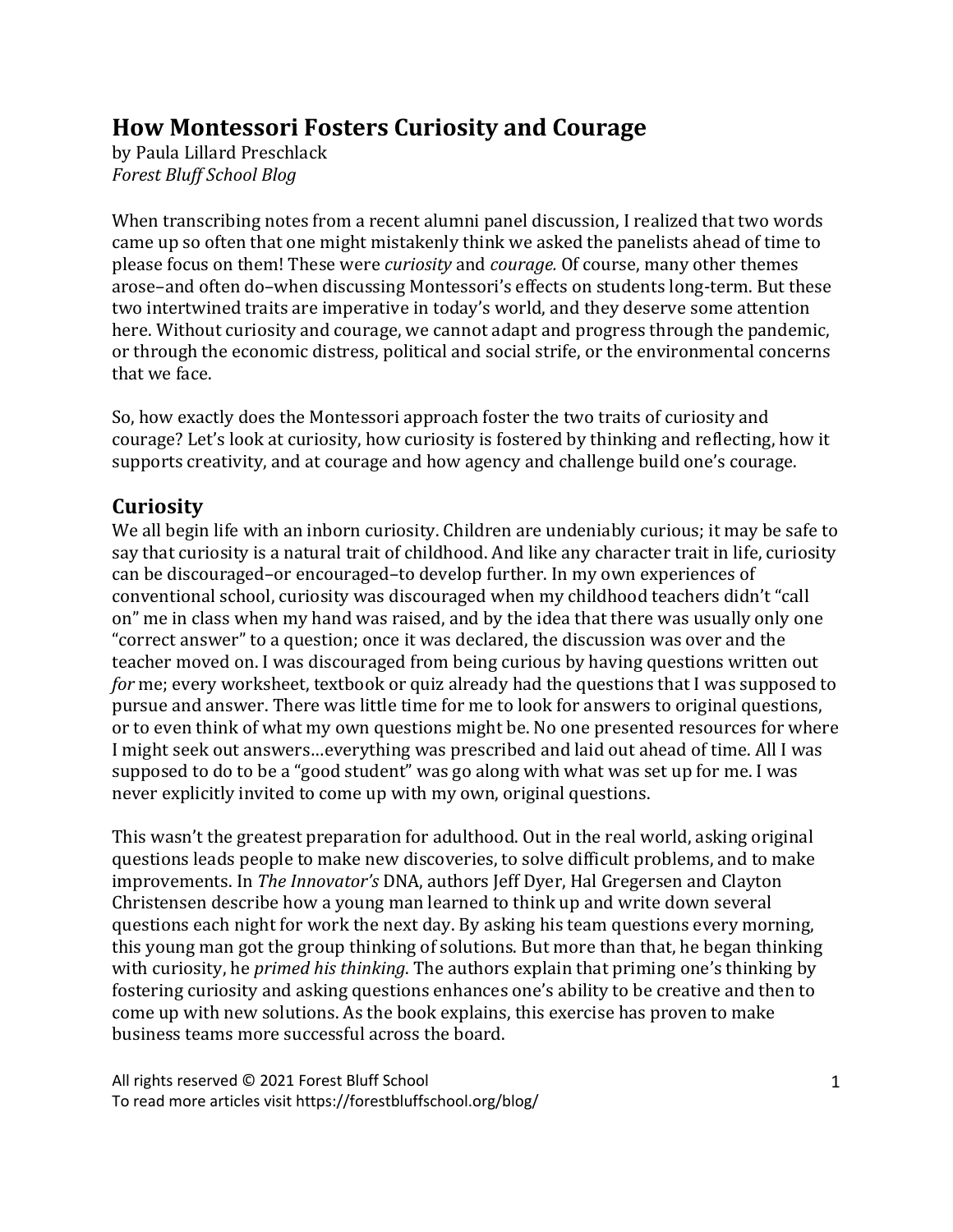I do not fault my childhood teachers for not fostering my curiosity; I am sure they would have loved to have been able to encourage curiosity and originality in their students. But the framework and timetable my childhood teachers were given for passing along information did not allow for this. It was the conventional school system we were all in.

By contrast, the Montessori approach fosters curiosity in deliberate ways, every day and at all age levels. Montessori children are *actively* primed to think! The classroom environments invite children to explore, both physically and mentally. The Montessori directors are trained to model curiosity in how they present materials and with the questions they ask aloud. Montessori teachers are encouraged to follow their own curiosity to learn about topics alongside their students, making them living examples.

Montessori graduate Grace Kasten explains that having the freedom to follow one's interests prepared her well to seek a deeper understanding of whatever she's doing now:

"[We were] allowed to study and learn about whatever we wanted to for extended periods of time if we desired–we use the term, 'deep dives,' now. This ended up fostering a level of curiosity and an actual interest to understand the mechanics of what we were learning."

Grace goes on to explain that this approach to work made her a more thorough and engaged student all through high school and college, and that it guides her every day in her current work as an investment banker.

#### **Fostering Curiosity by Thinking and Reflecting**

A main ingredient for developing curiosity is having time and space for thinking and reflecting. In a Montessori setting, children are not rushed from one activity to the next. Even their casual conversations as they greet each other in the morning give children time and space for thinking and asking questions.

During their presentations, Montessori Directors encourage children to ask their many questions. Most elementary presentations actually begin with the Director asking the children a prompting question, such as, "Have you ever wondered about how..." or, "Have you ever noticed....?" Such an opening question is always followed by deliberate pauses for the children to respond and volunteer any other questions this may make them think of. There is lots of encouragement to ask one's own, authentic questions. Because the answers are not always immediately apparent, a lively search for some answers is the natural next step in the children's original work.

This practice leads directly to what some of our graduates in the recent alumni panel report: that they tend now-as adults-to ask a lot of questions and to wonder, "why" in all sorts of business and work-related situations. Another Montessori graduate, Reeve Waud, tells us that he constantly asks his business school colleagues, "Why do we do it that way in business?" He wants to really get to the bottom of the systems in place and to understand

All rights reserved © 2021 Forest Bluff School To read more articles visit https://forestbluffschool.org/blog/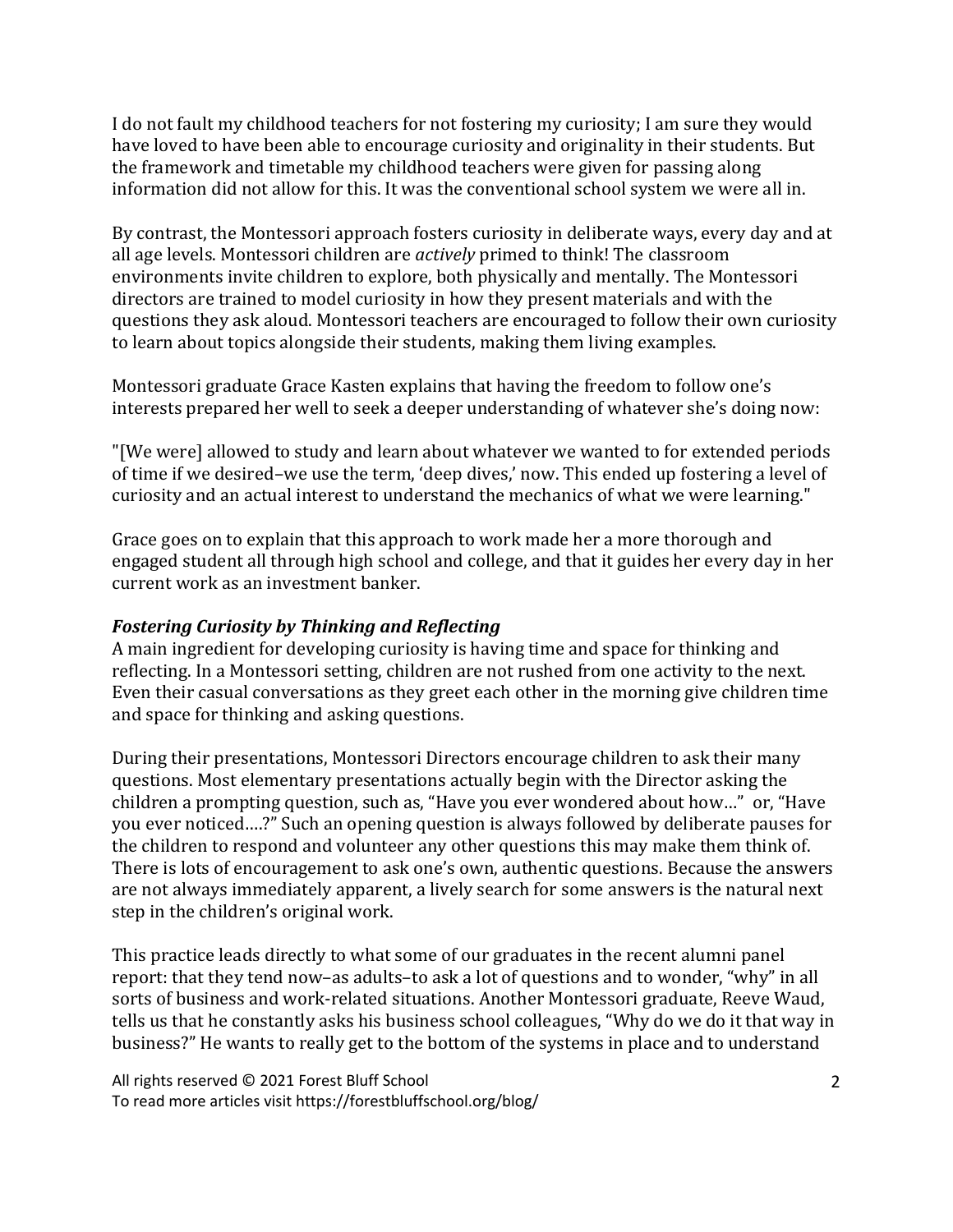their purposes. He is always wondering, "Is there perhaps a better way? Could we improve? If so, how?" Having grown up always exploring in his Montessori education, Reeve is an adult who passionately continues to explore.

#### *How Curiosity Supports Creativity*

Curiosity and creativity are closely linked. Creativity is key for succeeding in a rapidly changing world where innovation and creative problem solving are imperative for survival. In *The Innovator's DNA*, the authors researched the businesses and leaders who have been most successful in the past fifteen years and tell us:

"The key insight from our research is that creativity is *not* just a cognitive skill endowed by genetics. It is powerfully rooted in your behaviors-and in particular the extent to which you engage in questioning, observing, networking, and experimenting. Change your behaviors and you can change your creative capacity."

Our graduates have felt the validity of such habits in their adult lives. Reeve says, "It's...important to be able to operate independently, which we learned at Forest Bluff...and allow your curiosity to take you different places, a skill that's very important to learn early on."

The tendency to ask questions is a fundamental prerequisite to creative thinking. Creative problem-solving grows out of honest curiosity. To begin any process of making new discoveries, one has to be curious, and then, he or she must have courage to take the next step...

### **Courage**

Courage is essential when facing the unknowns. Another one of our graduates, Luke Corsiglia, tells us that he has found this to be true. Having courage means being willing to be wrong to start out on a quest for new information and experimentation. As a mechanical engineer, Luke says that he can wake up in the morning and create any system that he thinks might work for a certain problem. In a field such as engineering, there is no set plan or specific blueprint when looking for a new solution. This is very uncomfortable, Luke says, for some of his colleagues at work.

Luke says, "Being comfortable with uncertainty... I see it a lot in some younger engineers I work with, they're not comfortable with that... When they get thrown into this environment where you've got some rough guidelines, but no real specifics from a design perspective, being able to wrap your head around where to go... they just get a little lost, and they're not comfortable with that scenario, that we've got to figure out what we're doing *while* we're getting to the result, and that's something I never have a problem with." Having grown up in a Montessori environment, he says, enables him to be at home with uncertainty of outcomes, and to be courageous in his work.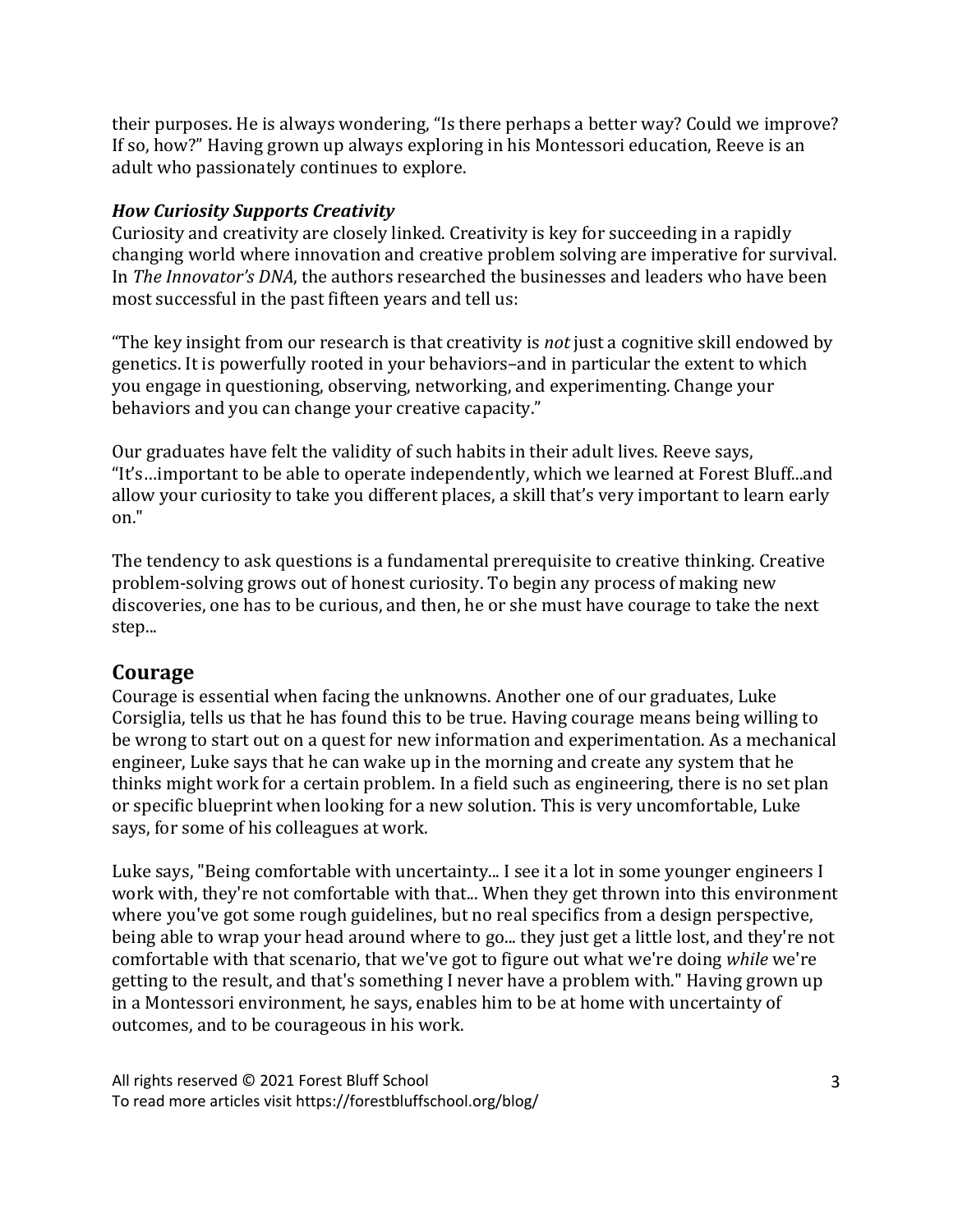Reeve shares the same sentiment when he reflects on the role uncertainty plays in learning. He says, "Being comfortable not knowing the answer to something is one of the things Montessori really instilled in us. Then we were comfortable enough knowing we didn't know it, and then wanted to figure out why we didn't know it."

For a Montessori graduate, it comes naturally to start exploring and asking questions, to create something new and to try it out. That's practiced courage.

Montessori teacher John MacNamara has a sign on his classroom wall giving his  $7<sup>th</sup>$  and  $8<sup>th</sup>$ graders a mantra he believes gives them courage: "If you can't be right, be wrong." In other words, don't be afraid to be wrong, just try *something*, and go from there! You may have lots of failures along your path to success.

This is how courage is fostered in Montessori, where mistakes are welcomed as natural parts of any process. You may be familiar with Albert Einstein's quote, "Failure is success in progress." Indeed, many must fail, sometimes multiple times, in order to create something of value. Maria Montessori wrote, "Every great cause is born from repeated failures and from imperfect achievements." Think of the great inventions and solutions to problems that would never have been if their creators lacked the courage to push through their failures!

### *How Agency and Challenge Build Courage*

Montessori students are given many choices and a lot of autonomy, from their earliest years up through their Secondary Level trips at age 14. This helps them build their confidence gradually over the years. Graduate Kallan Benjamin explains:

"Being allowed to feel like you had a lot of agency at a really young age enables you to make really strong, positive decisions. That's what occurred on our trips."

The numerous experiences of making a choice of what work to do when children walk into a classroom each day, how long to work on it, and when they determine they are finished, leads into the Secondary Level adolescent's decisions about what work needs to be done for a trip, when and how to take care of themselves and each other, and what steps to take in a trip project. Kallan also tells us that her courage was fostered further through the challenges she encountered in Montessori's Secondary Level program. The trips were very challenging, by design, and managing through them was impactful for her:

"Knowing that I did that [made it through the intense/tough Secondary Level trips] has got to give us some confidence that we were capable of managing that level of responsibility at that age, and having fun with it, too, when it was so tough..."

Building that courage made Kallan feel better prepared for high school and for her adult life.